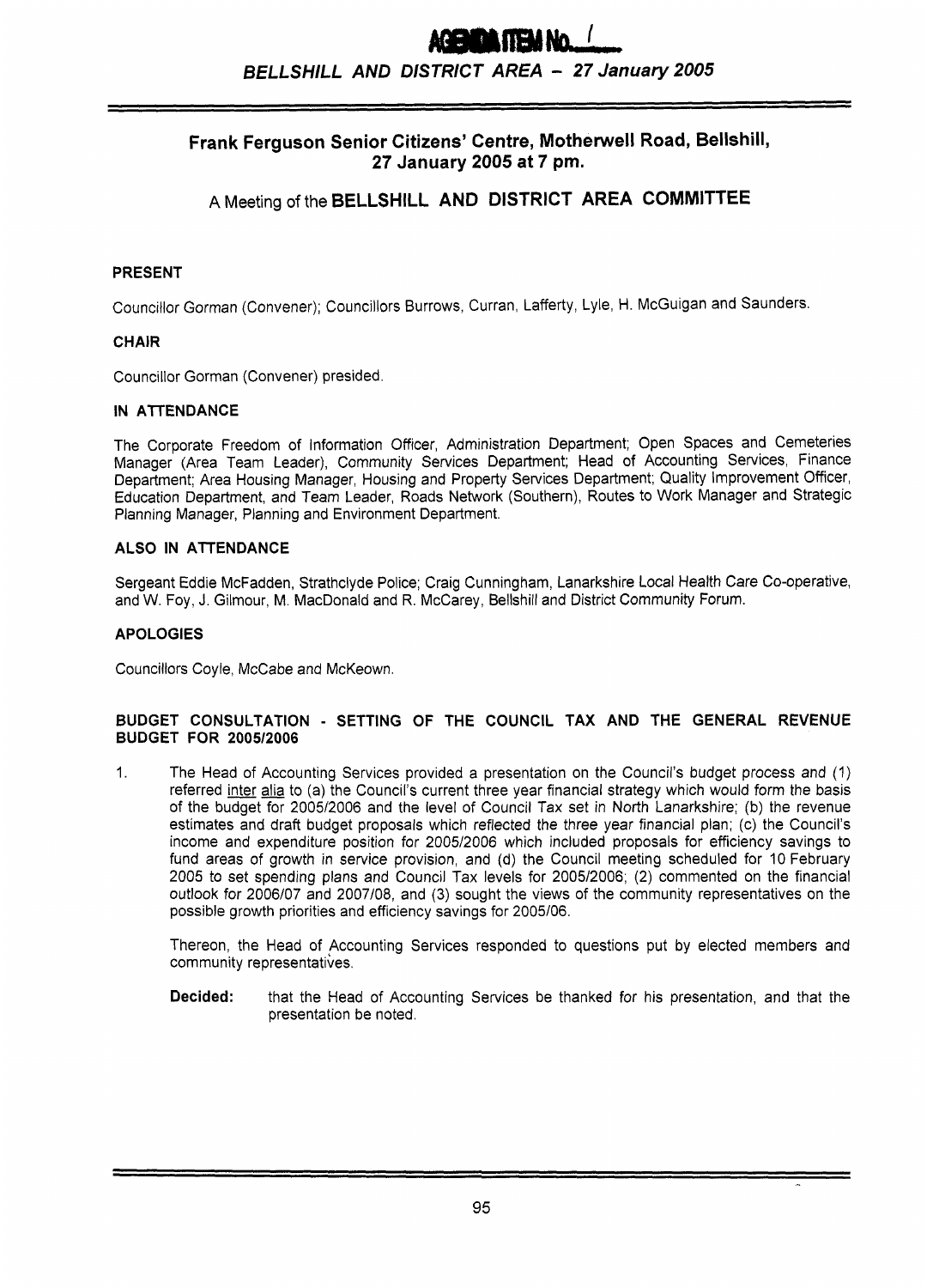## **BELLSHILL AND DISTRICT AREA COMMITTEE** - **MINUTE OF MEETING HELD ON 11 NOVEMBER 2004**

2. There was submitted the Minute of the meeting of the Bellshill and District Area Committee held on 11 November 2004.

# **Decided:**

- (1) that it be recommended to the Community Services Committee that King George V Park, Bellshill, be included in the Community Services Department's list of Town Parks, and that the associated measures accorded to the status of Town Park be rolled out as soon as practical, and
- (2) that the terms of the Minute be otherwise noted.

# **A PICTURE OF HEALTH**

3. The Convener welcomed to the meeting Mr. Craig Cunningham, General Manager of the Lanarkshire Local Healthcare Co-operative who gave a presentation entitled "A Picture of Health", on the process NHS Lanarkshire is using to engage with individuals, local authorities, organisations, Community planning partners and other interested bodies to plan the changes needed in healthcare.

Mr. Cunningham (1) provided statistics for the number of people who had attended out of hours medical services in Lanarkshire between October and December 2004; **(2)** highlighted the aims and guiding principles of the "Picture of Health" process; (3) commented on the major health issues affecting the people of Lanarkshire; (4) summarised the public's most valued aspects of the Health Service; (5) detailed the current level of care and treatment provided by the Health Service; (6) indicated some of the factors driving change in the Health Service; *(7)* outlined the impact the changes would have on services currently provided, and (8) intimated that the "Picture of Health" summary document (tabled), while not presenting detailed solutions, had at this stage been presented to enable the opportunities and challenges facing the Health Service to be addressed, and service users/patient representatives to be involved in the planning/re-design of services.

After a question and answer session, the Convener thanked Mr. Cunningham for his informative presentation.

**Decided:** that the presentation be noted.

## **ROAD WORKS PROGRAMMES**

4. There was submitted a report dated 14 January 2005 by the Director of Planning and Environment (1) advising of the roads, footways, street lighting and structures renewal works undertaken in the Bellshill and District area during 2003/2004, and the intended programme of works for the 2004/2005 financial year; **(2)** intimating that the growth in financial allocations had enabled the undertaking of a substantial works programme during the financial year 200312004, and the planning of activities for the Bellshill and District area for 2004/2005; (3) listing for the Bellshill and District area in (a) Appendix 1 to the report, the programme of works carried out during 200312004, the total value of which was **f722,500,** and (b) Appendix 2 to the report, the proposed programme of works for 2004/2005, the total value of which is **f** 1,299,600, and (4) intimating that, currently, (a) 98% of street lighting faults had been repaired within seven days and would place the Council in equal fourth place in Scotland for performance; (b) 97% of traffic signal faults had been repaired within 48 hours, and (c) third party claims against the Council due to road defects had halved since the introduction in 2001 of a carriageway and pedestrian precinct safety inspection regime.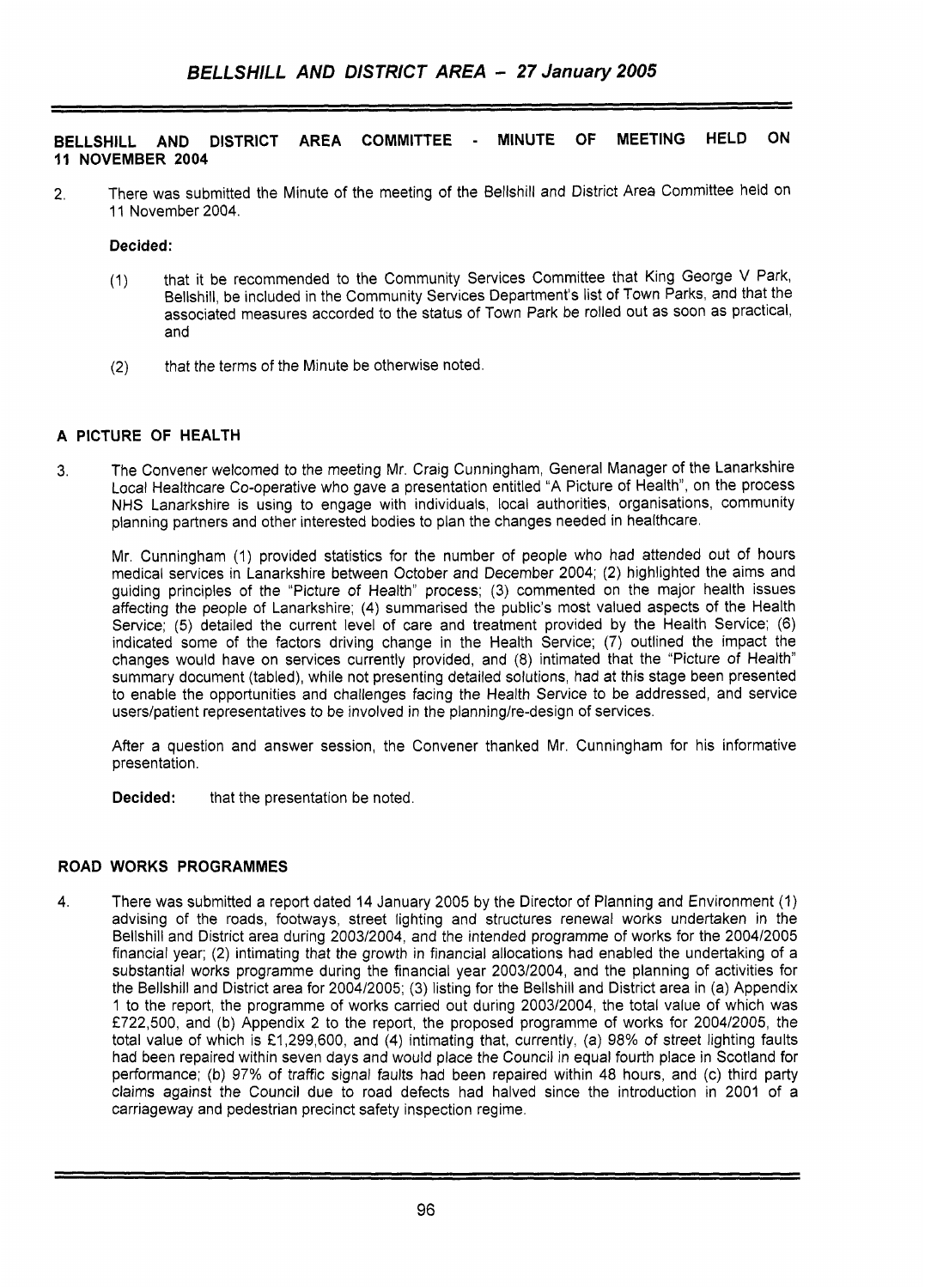#### **Decided:**

- (1) that the achievements in relation to expanding the Asset Renewal Programme and the improved performance of the Road Maintenance Service in the Bellshill and District area be noted;
- that the Director of Planning and Environment be invited to provide a presentation on the progress of the Traffic Management proposals for the Bellshill and District area, at the next meeting of the Committee, and (2)
- (3) that the report be otherwise noted.

#### **COMMUNITY COUNCIL MINUTES**

#### **(1) BELLSHILL COMMUNITY COUNCIL**

**5.** There were submitted the Minutes of the meetings of the Bellshill Community Council held on 15 September, 17 November and 15 December 2004.

**Decided:** that the terms of the Minutes be noted.

## **(2) NEWARTHILL COMMUNITY COUNCIL**

- **6.** There was submitted the Minute of the meeting of the Newarthill Community Council held on 13 October 2004.
	- **Decided:** that the terms of the Minute be noted.

#### **COMMUNITY FORUM** - **UPDATE**

7. There was submitted a report dated 21 January 2005 by the Director of Community Services (1) advising that the Bellshill and District Community Forum had held its most recent meeting on 11 January 2005, and (2) enclosing as an attachment to the report, the Minute *of* that meeting.

**Decided:** that the contents of the report be noted.

#### **GOOD NEWS**

**8.** There was submitted a report dated 3 December 2004 by the Director of Community Services advising of various "Good News" stories within the Department of Community Services.

**Decided:** that the contents of the report be noted.

# **POLICE UPDATE**

**9.** Sergeant Eddie McFadden, Bellshill "ND" Sub-Division, Strathclyde Police (1) provided the Committee with an oral update on (a) the focus of police activity in the Bellshill and District area, with particular emphasis on domestic house breakings, vehicle crime, youth disorder, breach of the peace, drugs offences, racial incidents, and vandalism, and (b) the operation of the Safer Scotland VI Initiative